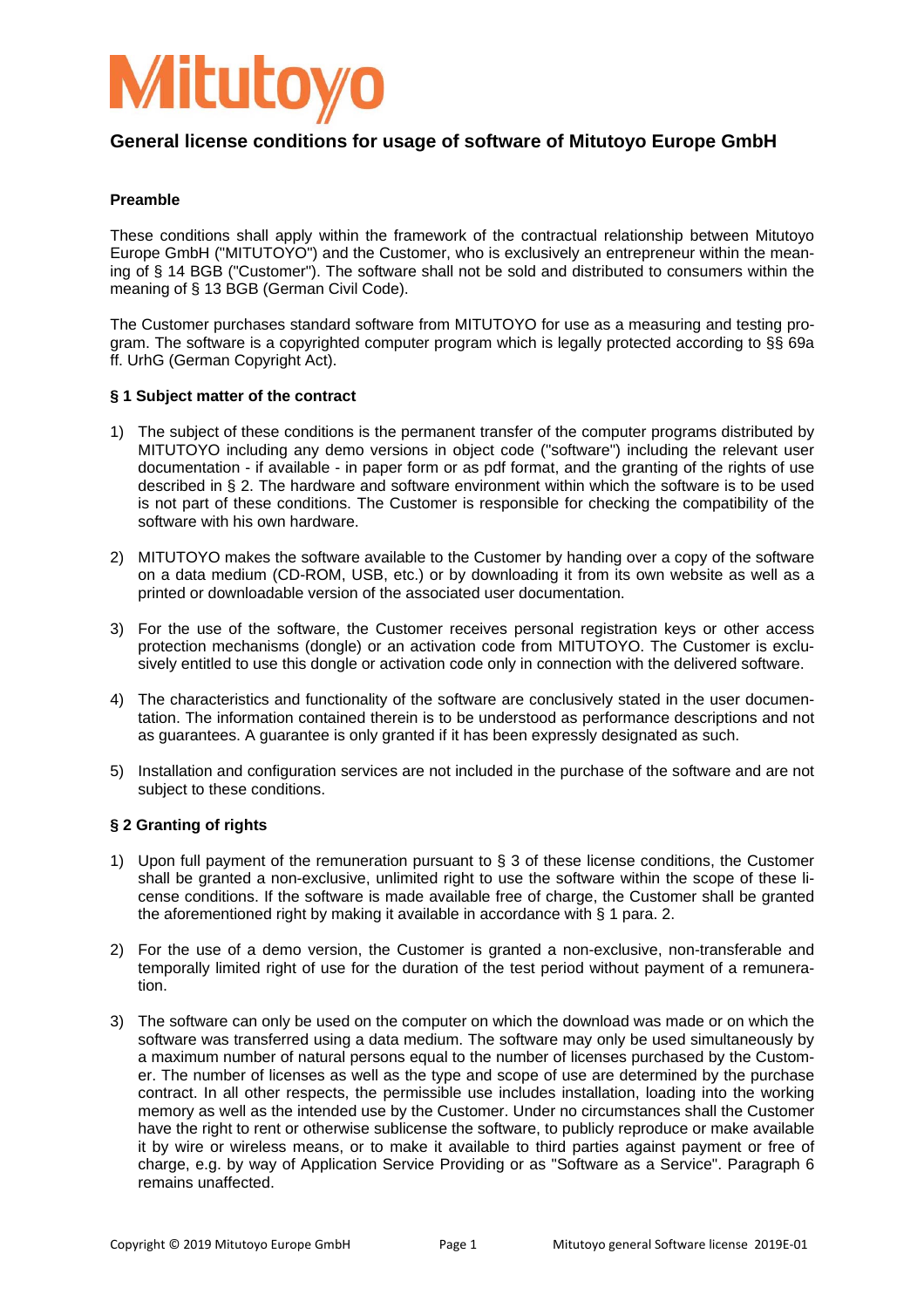

- 4) The Customer is entitled to make a backup copy if this is necessary to secure future use. The Customer shall visibly affix the note "backup copy" as well as a copyright note of MITUTOYO on the backup copy made.
- 5) The Customer shall only be entitled to decompile and copy the software if this is provided for by law. However, this shall only apply under the condition that MITUTOYO has not made the necessary information available to the Customer within a reasonable period of time upon request.
- 6) The Customer is entitled to permanently transfer the purchased copy of the software to a third party and hand over the user documentation. In this case, he will completely give up the use of the software, remove all installed copies of the software from his computers and delete all copies on other data media or hand them over to MITUTOYO, unless he is legally obliged to a longer storage. At MITUTOYO's request, the Customer shall confirm in writing that the above measures have been carried out in full or, if applicable, state the reasons for longer storage. Furthermore, the Customer shall expressly agree with the third party to observe the scope of the granting of rights in accordance with this § 2. A splitting of acquired license volume packages is not permitted. With the resale the right of use of the Customer expires according to § 2 Abs. 1 of these license conditions.
- 7) In the event of resale of the software, the Customer is obliged to notify MITUTOYO in writing of the name and full address of the buyer. If the software provided is software specially adapted to the hardware of the Customer with a purchase price of more than  $\epsilon$  2.500.00, the Customer is obliged to notify MITUTOYO in writing of any sale of the hardware as well.
- 8) If the Customer uses the software to an extent which exceeds the acquired rights of use qualitatively (with regard to the type of permitted use) or quantitatively (with regard to the number of licenses acquired), he shall immediately acquire the rights of use necessary for the permitted use. If he fails to do so, MITUTOYO will assert the rights to which it is entitled. Irrespective of these rights, MITUTOYO is free to exclude the Customer from further acquisition of software, software updates, etc.
- 9) Copyright notices, serial numbers and other features serving to identify the program may not be removed or modified from the software.

### **§ 3 Remuneration, maturity, retention of title**

- 1) The purchase price is determined according to the purchase contract. All prices are net, i.e. excluding any statutory value added tax. Demo versions and free software are provided free of charge.
- 2) Payments are due upon delivery of the software to the Customer or availability for download and notification of the access data to the Customer.
- 3) Until full payment of the remuneration in accordance with § 3 para. 1 of these license conditions has been made, all data media and the user documentation handed over shall be subject to retention of title.
- 4) Separate remunerations are due for updates, unless expressly agreed otherwise in the purchase contract.

#### **§ 4 Warranty**

1) MITUTOYO warrants the agreed quality and that the Customer can use the software without violating the rights of third parties. The warranty for material defects does not apply to defects which are based on the fact that the software is used in a hardware and software environment with which it is not compatible, or for changes and modifications which the Customer has made to the soft-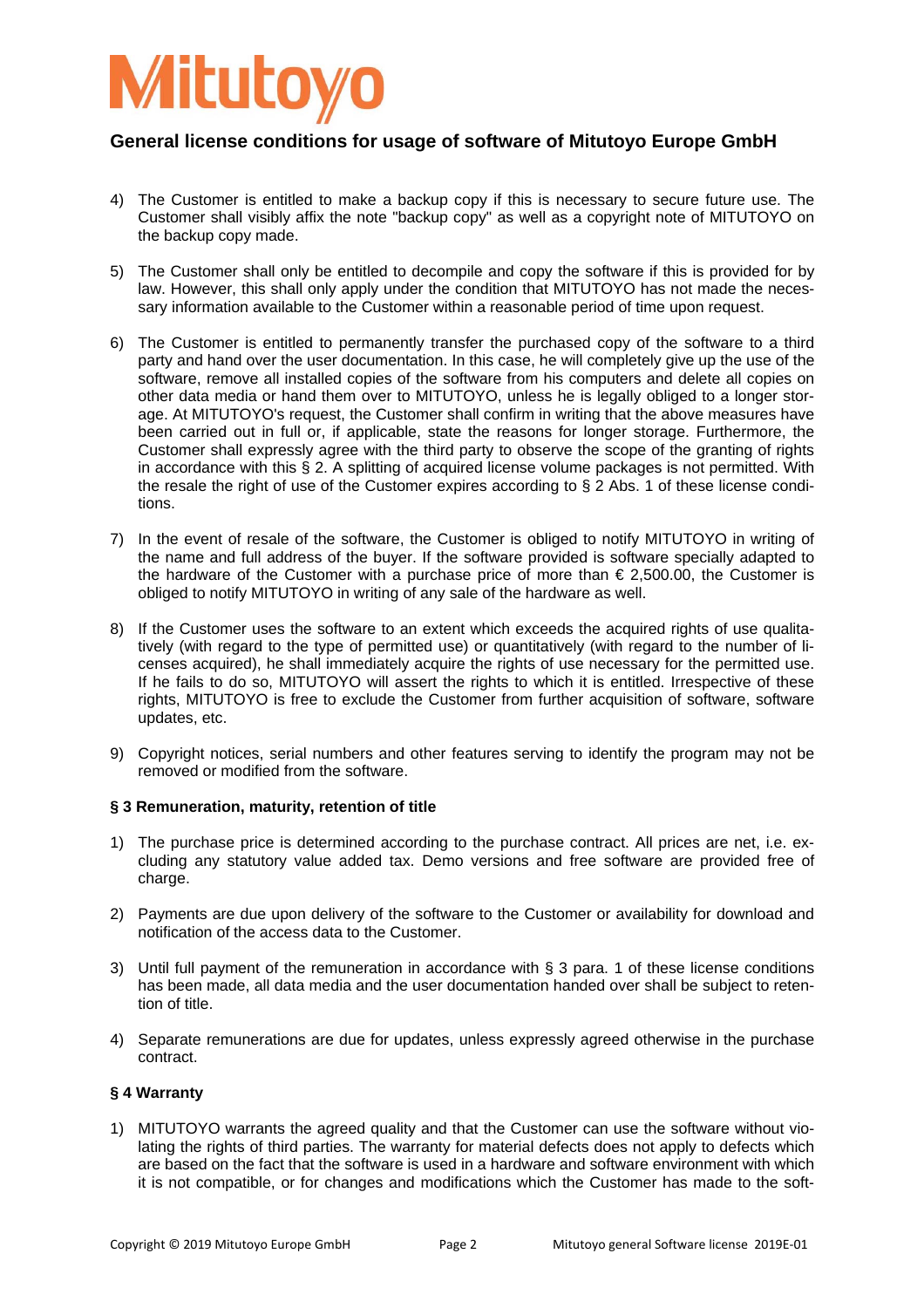

ware without being entitled to do so by law, these conditions or on the basis of a prior written consent of MITUTOYO.

- 2) The Customer has to check the software immediately after receipt for obvious defects and to inform MITUTOYO of these immediately; otherwise a warranty for these defects is excluded. The same shall apply if such a defect becomes apparent at a later date. § 377 HGB (German Commercial Code) applies.
- 3) In the event of a material defect, MITUTOYO is initially entitled to subsequent performance, i.e. at its own discretion to remedy the defect ("subsequent improvement") or replacement delivery. Within the scope of the replacement delivery, the Customer will, if necessary, adopt a new version of the software, unless this leads to unreasonable impairments. In the event of legal defects, MI-TUTOYO will, at its own discretion, provide the Customer with a legally flawless right to use the software or modify it in such a way that no rights of third parties are infringed.
- 4) MITUTOYO also fulfils its obligation to subsequent improvement by making updates with an automatic installation routine available for download on the homepage.
- 5) The Customer's right to reduce the purchase price or to withdraw from the contract at his discretion in the event of two failures of the subsequent improvement or replacement delivery remains unaffected. A right of withdrawal does not exist in the case of insignificant defects. If the Customer claims damages or compensation for futile expenses, MITUTOYO is liable according to § 5.
- 6) With the exception of claims for damages, warranty claims based on material defects become statute-barred after one year. The statute of limitations begins in the case of the sale of the software on a data medium with the transfer of the data medium, in the case of the download after notification of the dongle or activation code. For claims for damages and claims for reimbursement of futile expenses § 5 applies.

#### **§ 5 Liability**

- 1) MITUTOYO is liable without limitation in the event of intent or gross negligence, for injury to life, body or health, in accordance with the provisions of the Product Liability Act and to the extent of a guarantee assumed by the seller.
- 2) In the case of a slightly negligent breach of a duty which is essential for achieving the purpose of the contract (cardinal duty), MITUTOYO's liability is limited in amount to the damage which is foreseeable and typical for the type of business in question.
- 3) MITUTOYO is not liable for further damages, especially consequential damages.
- 4) The above limitation of liability also applies to the personal liability of MITUTOYO's employees, representatives and organs.

### **§ 6 Miscellaneous**

- 1) In addition to these license conditions, the General Terms and Conditions of Delivery of MI-TUTOYO apply. General terms and conditions of the Customer do not apply.
- 2) The Customer is aware that the software may be subject to export and import restrictions. In particular, the use of the software or associated technologies may be subject to restrictions in other countries. The Customer shall observe and comply with the applicable export and import control regulations of the Federal Republic of Germany, the European Union and other relevant countries. MITUTOYO's performance of the contract is subject to the condition that there are no obstacles to performance due to national and international regulations of export and import law or any other statutory regulations.